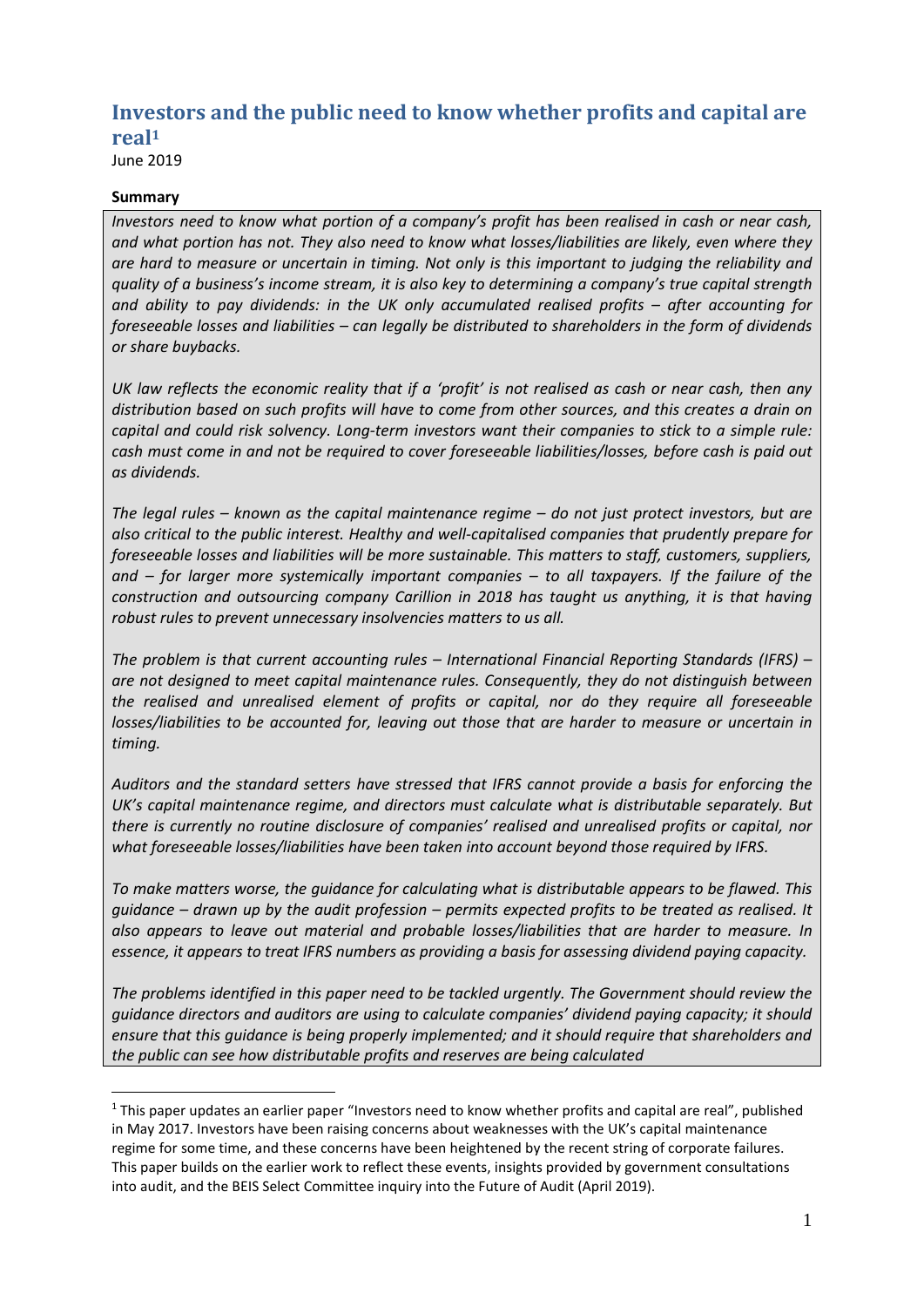*In the end, the signatories to this paper believe that investors and the public require more visibility: long-term stewardship and the smooth functioning of our financial markets depend on clarity over whether profits and capital are real.*

# **Why investors need to know whether profits have been realised**

There are at least four reasons why investors require clarity over whether profit has been realised:

- *To understand how companies are generating value, and the quality of these earnings:* Realised profits are profits that have been received in cash or near cash, after accounting for all expected losses (see below). Unrealised profits, in contrast, have an element of uncertainty about them because they are generally "accrued" profits that management believes the company has "earned" in an economic sense, but has not yet been paid for. Profits from long-term contracts, for instance, that are recognised under the percentage of completion method, essentially anticipate that these profits will come through, even though they are not certain until satisfactory contractual completion<sup>2</sup>. Mark-to-market gains on assets held in a company's trading book is another example of unrealised profits<sup>3&4</sup>. Realised profits are thus higher quality, and investors benefit from knowing what proportion of reported profits are realised and unrealised<sup>5</sup>.
- *To provide transparency around capital strength*: Accumulated realised profits offer true loss absorbing capital that strengthens a company's capital base, providing a buffer for shareholders (and creditors) against insolvency. Unrealised profits cannot be relied upon to provide this buffer.
- *To provide visibility of dividend-paying capacity*: Under Part 23 and Part 16 of the UK Companies Act 2006, realised profits can be classified as distributable after allowing for foreseeable losses and liabilities, so can legally be used to pay dividends. These rules form the backbone of the UK's capital maintenance regime. The law reflects the economic reality that if a 'profit' is not realised as cash or near cash, then any distribution based on such profits will have to come from other sources, and this creates a drain on capital and could risk solvency. Long-term investors want their companies to stick to a simple rule: cash must come in and not be required to cover foreseeable liabilities/losses, before cash is paid out as dividends.
- *To align executives with the delivery of sustained value*: Executives' performance-related pay is generally linked to numbers reported in their accounts<sup>6</sup>. Having visibility around what part of profits has been realised as opposed to anticipated, or the result of short-term market momentum, would help to ensure better alignment between executives and long-term shareholders.

1

<sup>&</sup>lt;sup>2</sup> Even where cash instalments are received, the final matching expense to generate this may not be clear, e.g. due to cost over-runs or penalties etc that could result in overstatement.

<sup>&</sup>lt;sup>3</sup> In the case of very deep and liquid assets like gilts, mark-to-market gains are more legitimately treated as 'near realisable', and thus may be classified as distributable.

<sup>&</sup>lt;sup>4</sup> It is worth noting that whilst mark-to-market gains on Available for Sale assets are not reported as 'profit', they do directly boost capital. Investors would also benefit from transparency around these unrealised – and normally non-distributable – gains in capital.

<sup>&</sup>lt;sup>5</sup> It is worth stressing that the signatories to this paper do not object to accrual accounting. As long as it is properly policed, accrued profits are seeking to ensure the reported profit reflects more closely the economics of the underlying activity. Likewise, this paper is not calling for a return to cash accounting. Rather, the signatories wish to have supplementary disclosure to IFRS to provide greater visibility of the split in reported profit between that received in cash and that which is anticipated. Moreover, we believe capital preservation demands that expected but unrealised (so non-cash) costs are accounted for.

 $6$  Even where adjusted numbers are used the starting point is often the reported IFRS number, whether it is net income, earnings before interest and tax (EBIT), a return based number, etc.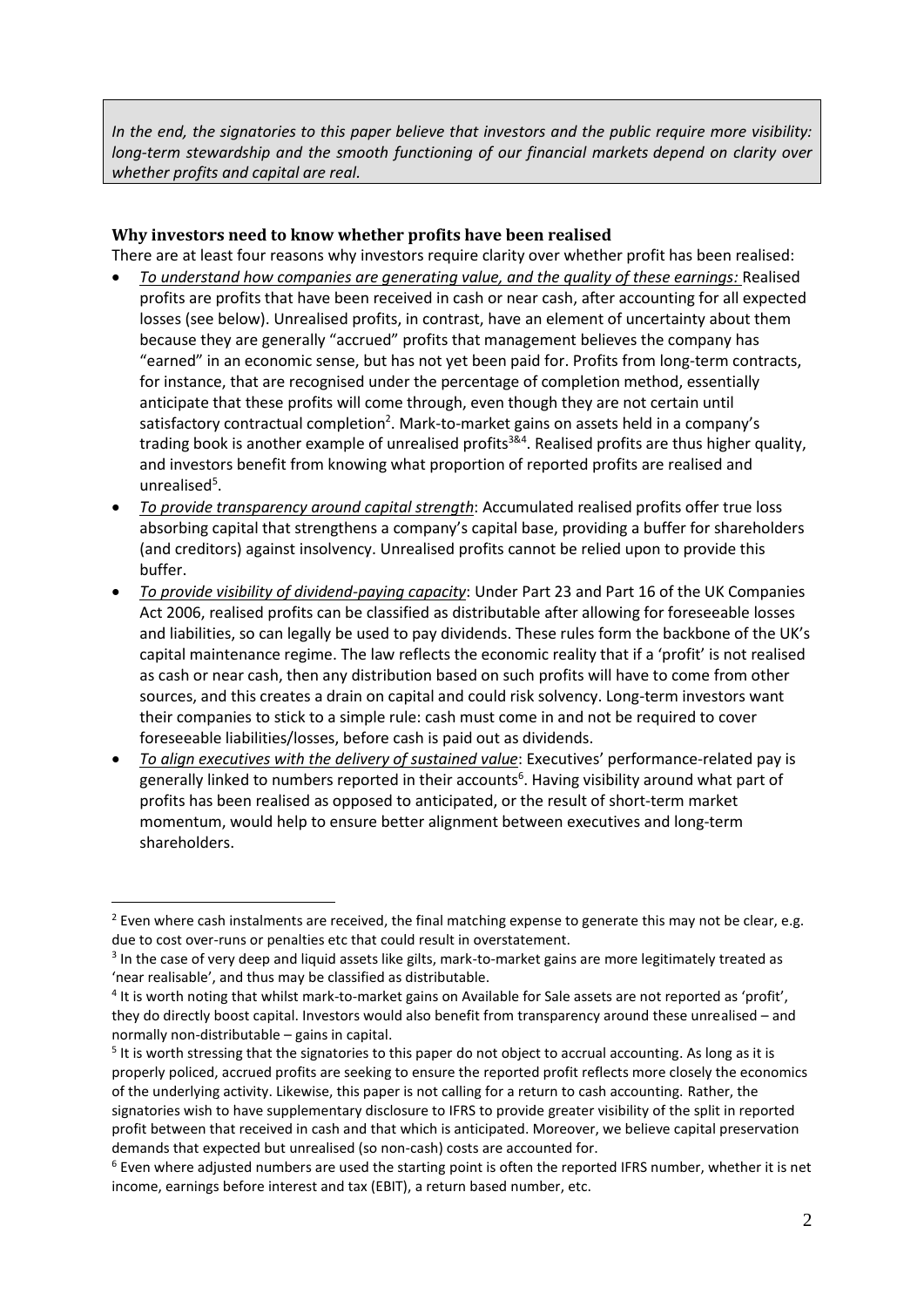## **Why investors need to have a prudent view of foreseeable losses and liabilities**

Alongside having clarity on realised profits, investors need to have visibility of losses/liabilities that are probable, even if they are hard to measure or uncertain in timing. Otherwise, there is a risk that investors will overestimate the capital strength of the business and its dividend paying capacity, and ultimately misjudge solvency risk<sup>7&8</sup>. Examples of foreseeable losses and liabilities include impairments of physical assets or goodwill linked to assets whose expected cash generation potential has weakened; or expected litigation costs<sup>9</sup>.

In terms of executive remuneration, to ignore known and probable losses and liabilities in determining pay, could result in bonuses being paid inappropriately and drive the wrong behaviours amongst executives<sup>10</sup>.

## **Disclosure of realised profits and foreseeable liabilities matters to the public interest**

In the end, transparent and reliable accounting for realised profits, capital and foreseeable losses/liabilities are not just an investor and creditor concern, but are of deep interest to the public. Staff, suppliers, customers and local communities all have an interest in the capital strength of businesses they have relationships with. This has been made clear by a string of corporate failures in the past year, such as BHS, Carillion, Interserve, and London Capital & Finance. In the case of large and systemically important companies that may end up receiving public funds in the event of insolvency, such as UK banks, capital strength matters to all tax payers $^{11}$ .

# **The problem: investors have no visibility of realised profits or all foreseeable losses/ liabilities (and it is not clear whether directors have visibility either)**

Existing accounting rules – International Financial Reporting Standards (IFRS) – do not meet investor (or public) requirements relating to ensuring visibility of capital strength and dividend-paying capacity set out above. This is because IFRS are not intended to protect capital<sup>12</sup>. Consequently:

 $\bullet$  IFRS mixes together realised and unrealised profits<sup>13</sup>.

1

• IFRS only includes losses/liabilities that are both probable and measureable. Foreseeable penalties or legal liabilities that management deem hard to measure are left out.

 $7$  CA06, Part 23, s839 requires that expected losses/liabilities are treated as "realised losses" for the purposes of calculating distributable reserves. In this way, the rules protect shareholders from over-distribution, leaving a company vulnerable to an expected liability. This intentionally contrasts with the requirement for realised income. Taken together (a requirement for realised income, and provisions for unrealised losses) the law embeds a prudent approach.

<sup>8</sup> CA06, Part 23, s840 further makes clear the importance of provisioning for probable liabilities that are hard to measure [emphasis added]: "(5) For this purpose a company's liabilities include any amount retained as reasonably necessary for the purposes of providing for any liability— (a) the nature of which is clearly defined, and (b) which is either likely to be incurred or certain to be incurred *but uncertain as to amount or as to the date on which it will arise."*

<sup>&</sup>lt;sup>9</sup> Recent corporate failures, such as Carillion and Interserve, involved companies that continued to pay dividends despite indications that goodwill may have been meaningfully overstated.

 $10$  Some early case law in this area, which led to statutory requirements, related to management overstating numbers to enhance management bonuses, see for instance Leeds Estate Building and Investment Co 1880.

<sup>&</sup>lt;sup>11</sup> The Financial Times' Jonathan Ford has provided excellent analysis of the role inadequate accounts and audits have played in several recent corporate failures. See [https://www.ft.com/content/bdaf51da-9ae6-11e8](https://www.ft.com/content/bdaf51da-9ae6-11e8-ab77-f854c65a4465) [ab77-f854c65a4465](https://www.ft.com/content/bdaf51da-9ae6-11e8-ab77-f854c65a4465)

<sup>&</sup>lt;sup>12</sup> Capital maintenance is not identified as a goal for accounts under the IFRS Conceptual Framework, nor is it mentioned within individual standards.

<sup>&</sup>lt;sup>13</sup> Unfortunately, the lack of disclosure of realised and unrealised profits is not dealt with in cash flow disclosures. This is an argument for that accounting standard to be reviewed.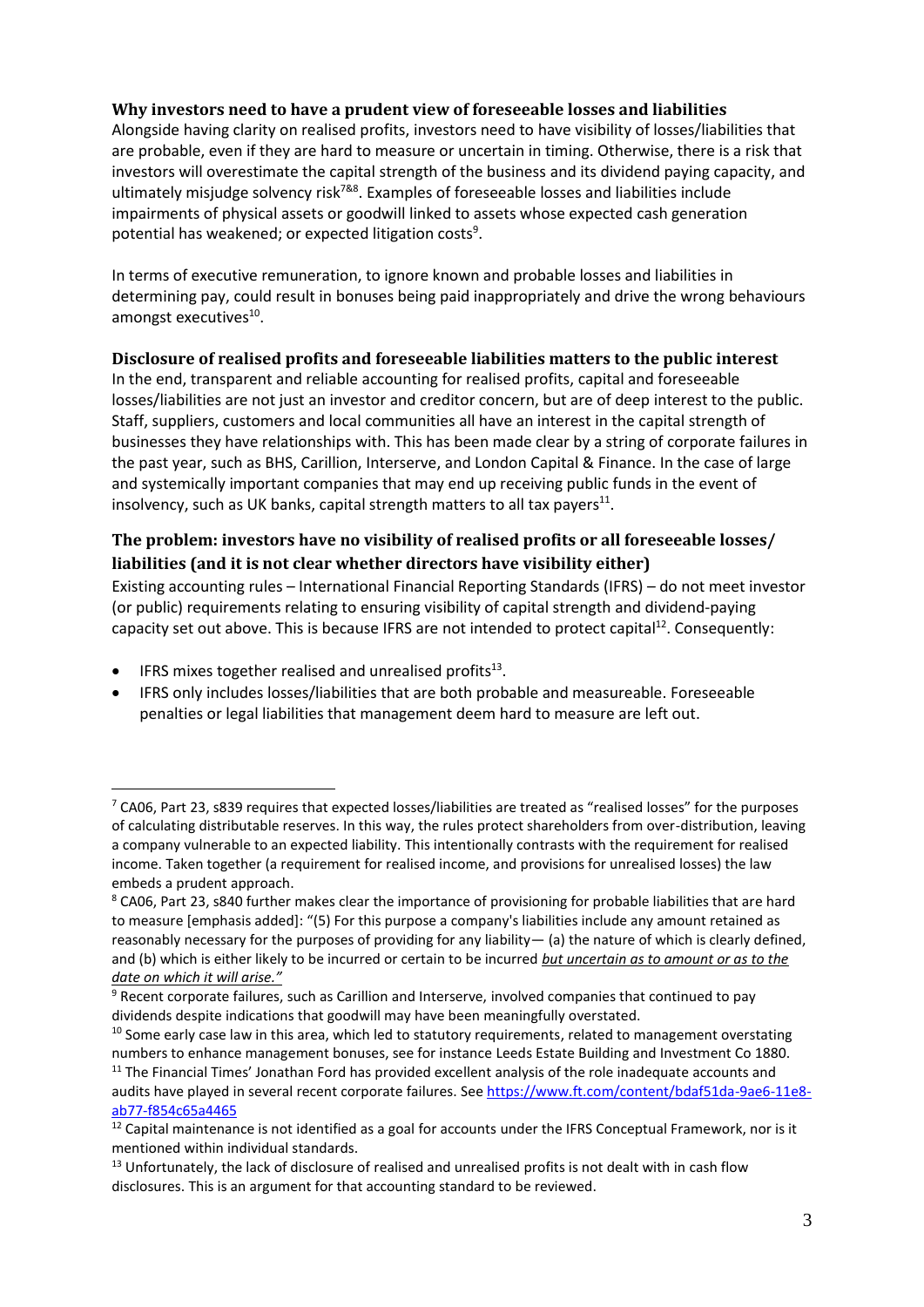Taken together, IFRS accounts cannot provide a reliable basis for investors and others to assess companies' capital strength or dividend paying capacity in accordance with UK Company Law.

## **The current 'work-around' is flawed**

1

The disconnect between IFRS accounts and the UK's rules for dividends and capital protection is widely known. Most recently, in February 2019, the International Accounting Standards Board published an article emphasising the fact that IFRS accounts are not intended to provide a basis for determining dividend paying capacity, or meeting local capital maintenance regimes<sup>14</sup>. Given the goal of IFRS to provide a global set of accounting standards, it would be extremely difficult if not impossible for them to meet legal rules in every jurisdiction $^{15}$ .

To bridge the gap between IFRS and the law, the Institute of Chartered Accountants for England and Wales (ICAEW) and the Institute of Chartered Accountants for Scotland (ICAS) have developed "Guidance on the Determination of Realised Profits and Losses in the Context of Distributions under the Companies Act 2006". This was most recently updated in 2017.

There are at least three important problems with this Guidance, however:

- 1) It claims that there is no requirement for companies to disclose what their realised or unrealised profits are, leaving investors and the outside world in the dark on these vital company health indicators<sup>16</sup>.
- 2) It has defined 'realised profits' to include accrued profits, permitting companies to mix together those profits that have been realised in cash and near cash, with those that have not<sup>17</sup>. Not only does this appear to run contrary to the intent of the Companies Act, but it leaves investors (and the public) vulnerable by paving the way for unrealised profits to be paid as dividends.
- 3) It appears to rely on IFRS-style definitions for what losses and liabilities need to be provisioned for, even though the Companies Act requires a more prudent approach<sup>18</sup>. Again, this leaves investors and other stakeholders vulnerable by allowing companies to ignore potentially important and foreseeable, but hard to measure, liabilities, e.g. legal liabilities/fines or even pension benefits<sup>19</sup>, when they are determining what they can distribute as dividends<sup>20</sup>.

<sup>14</sup>[https://www.ifrs.org/news-and-events/2019/02/returns-reinvestment-opportunities-and-dividend](https://www.ifrs.org/news-and-events/2019/02/returns-reinvestment-opportunities-and-dividend-distribution/)[distribution/](https://www.ifrs.org/news-and-events/2019/02/returns-reinvestment-opportunities-and-dividend-distribution/)

<sup>&</sup>lt;sup>15</sup> It is worth noting, however, that the UK's capital maintenance rules are echoed in much of the Commonwealth as well as the EU, so these issues are unlikely to be unique to the UK.

<sup>&</sup>lt;sup>16</sup> See ICAEW and ICAS Guidance, para 2.25: "There is no requirement under law or accounting standards for financial statements to distinguish between realised profits and unrealised profits or between distributable profits and non-distributable profits." However, s836 of the CA06 suggests that it should be disclosed in annual accounts [italics added]: (1) "Whether a distribution may be made by a company without contravening this Part *is determined by reference to the following items as stated in the relevant accounts*—(a) profits, losses, assets and liabilities; (b) provisions of the following kinds—(i) where the relevant accounts are Companies Act accounts, provisions of a kind specified for the purposes of this subsection by regulations under section 396; (ii) where the relevant accounts are IAS accounts, provisions of any kind; (c) share capital and reserves (*including undistributable reserves)*. (2) The *relevant accounts are the company's last annual accounts*,….."

<sup>&</sup>lt;sup>17</sup> See ICAEW and ICAS Guidance, para 3.9, which defines a realised profit as arising from a "qualifying consideration", which is defined in para 3.11 as comprising: (a) cash; or (b) an asset that is readily convertible to cash; or (c) the release, or the settlement or assumption by another party, of all or part of a liability of the company; or (d) an *amount receivable in any of the above forms* of consideration where: (i) the debtor is capable of settling the receivable within a reasonable period of time; and (ii) there is a reasonable certainty that the debtor will be capable of settling when called upon to do so; and (iii) there is an expectation that the receivable will be settled…"

<sup>&</sup>lt;sup>18</sup> See ICAEW and ICAS Guidance, para  $3.15$  – no mention is made of included likely/probable losses that may be uncertain in timing or amount – see CA06, s840 (footnote 8 above)

 $19$  Pension liabilities are only included according to IFRS measurement rules, so where the legal pension liability is higher, this is likely to be ignored.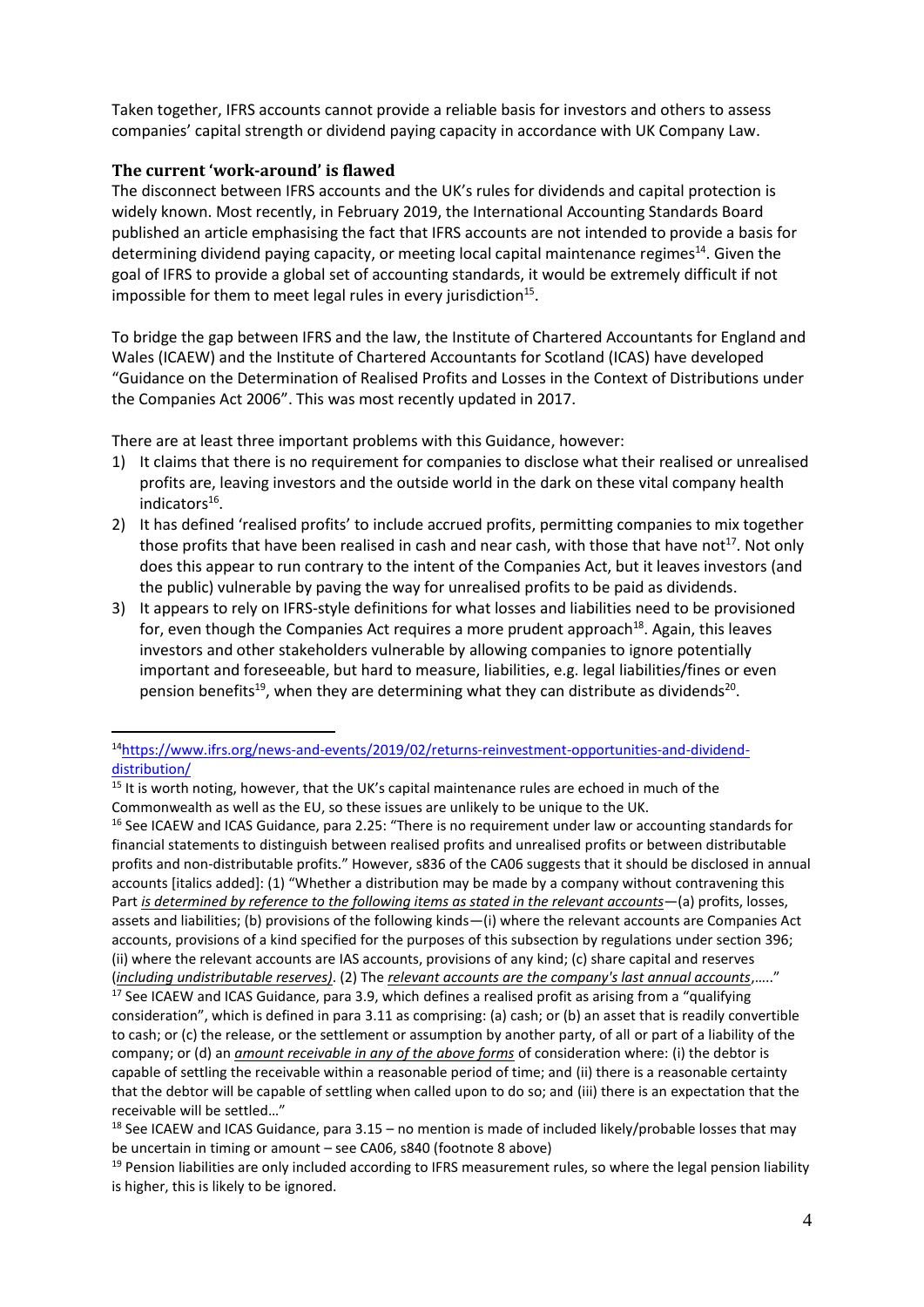The Audit Institutes' Guidance has never been formally approved by the Government, but is widely used by directors and auditors in fulfilling requirements for the capital maintenance regime. It is time this was reviewed.

#### **Company versus Group accounts<sup>21</sup>**

While dividends are legally paid from the distributable reserves in the holding (or parent) company, the broader group picture has a vital bearing on the ability of the parent to pay these dividends. Where there are problems brewing within a subsidiary, this could materially affect the parent's ability to make dividend payments in the future. Shareholders should, therefore, have visibility of group-wide distributable reserves to give clarity over dividend paying capacity and capital strength. Any practical or policy restrictions on what could be legally distributed by individual subsidiaries up to the parent should be made clear.

In the case of UK-only businesses, because all UK subsidiaries must calculate their non-distributable reserves and profits, it should be straightforward to consolidate this information. In the case of multinationals, where the subsidiaries are incorporated outside the UK, even if local laws do not mandate that companies track distributable reserves, this does not mean the calculation is not important. Shareholders ultimately have an economic stake in the group (and their capital has been distributed through the group), and thus they also have an interest in capital protection rules being applied throughout the business, whatever the legal status of individual subsidiaries. Indeed, the capital position of subsidiaries needs to be considered in assessing the going concern status of the parent.

Take the case of a UK business with a subsidiary in the US, where local laws do not normally restrict distributions out of capital<sup>22</sup>. If distributions are made out of capital that weakens the capital strength of that subsidiary and ultimately raises the risks to the business. At the very least, this reduction in dividend paying capacity of the group should be made clear. Ideally, the company's management would avoid making such distributions out of capital from foreign subsidiaries<sup>23</sup>.

#### **What needs to happen**

<u>.</u>

The situation today is concerning. Weaknesses with enforcement of the UK's capital maintenance regime were exposed in the financial crisis, but do not appear to have been tackled. The fact that management teams at BHS, Carillion, Interserve and London Capital & Finance were making dividend distributions prior to going bankrupt raises questions over whether they were properly differentiating between realised and unrealised profits and making prudent provisions for foreseeable losses/liabilities. At the same time, we continue to see stock exchange-listed companies

 $20$  Another example of something IFRS ignores, but is required under the Companies Act, is capitalised development costs. Section 844 Companies Act 2006 requires development costs carried as assets to be treated as realised losses for distribution purposes, unless the reason why this should not be the case is explicitly stated. This creates a statutory adjustment to distributable reserves, determined by items as stated in the accounts. The ICAEW Guidance para 2.38 refers to this requirement, but then indicates that as long as costs are capitalised in accordance with IFRS an exception can be made. We have not been able to identify a clear analysis of why the exception to the law can be presumed. Also, we have not identified examples of this rule's implementation, either in terms of disclosure of the adjustment to distributable reserves, or a note to explain why the adjustment was not made.

<sup>21</sup> See "Supplementary written evidence submitted by PIRC (FA00032)" to the BEIS Select Committee hearings into the "Future of Audit", Feb 2019.

<sup>22</sup> Solvency rules are common, however, which prohibit companies from allowing their net assets to fall below zero. Capital maintenance rules apply a higher threshold, by protecting the paid in capital in the business. <sup>23</sup> In principle, where dividends are paid out of capital in a subsidiary, we should see directors of the holding

company writing down the value of the investment in this subsidiary on their balance sheet, thereby reducing distributable reserves in the holding company. In practice, it is not clear this is always happening.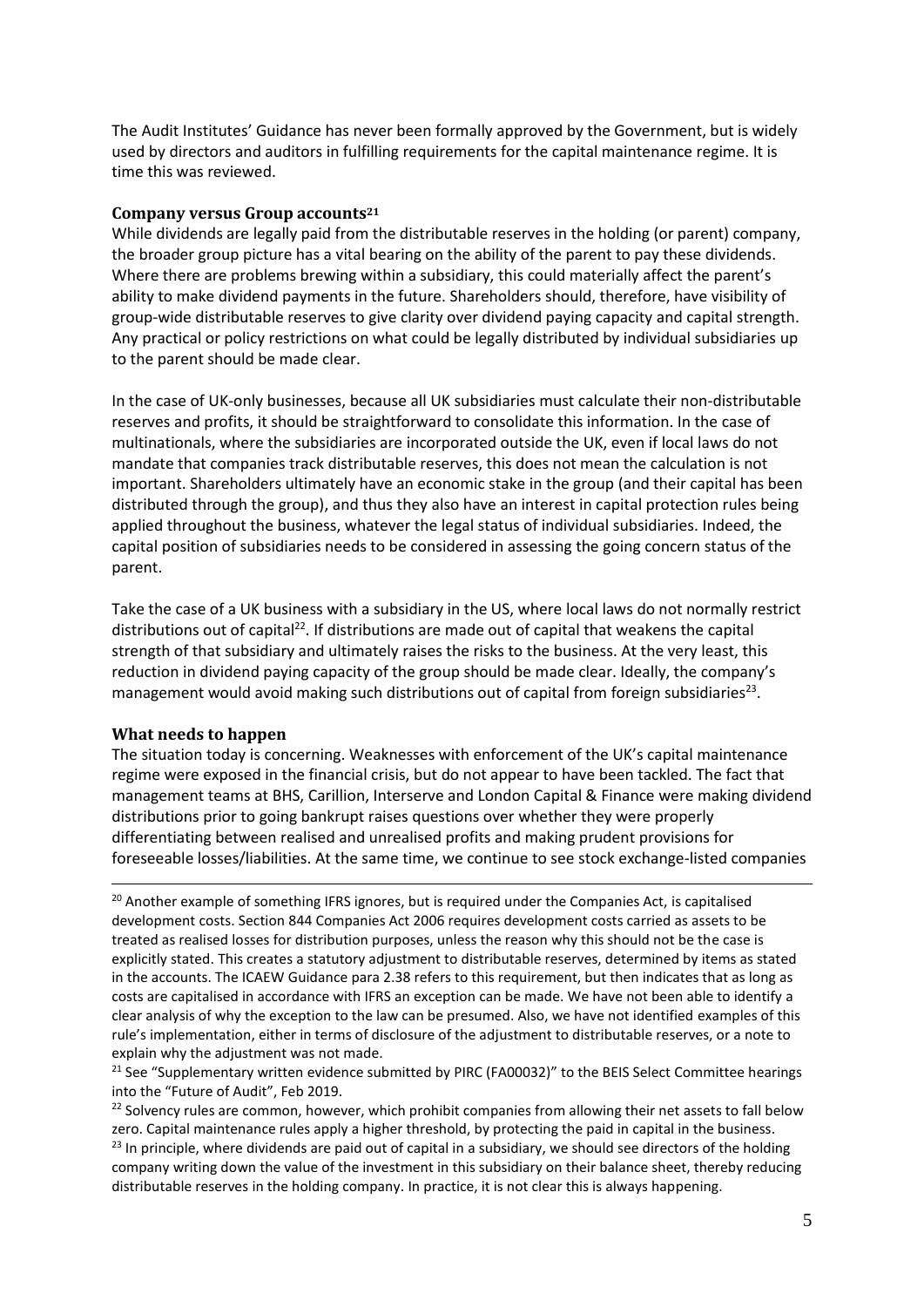self-reporting that they have paid illegal dividends<sup>24</sup>. In no case were these problems identified by auditors, who have a responsibility to ensure compliance with dividend rules and alert shareholders where dividends are inappropriately made<sup>25</sup>.

The signatories to this paper call on the Government to tackle any weaknesses in the enforcement of the UK's capital maintenance regime. Specifically, the Government needs to:

- Produce its own independently verified guidance for adjusting IFRS accounts to calculate realised profits and distributable reserves.
- Ensure that directors are keeping records of their realised and unrealised profits and distributable and undistributable capital.
- Require companies to publish their realised and unrealised profits and capital in their annual audited accounts to shareholders, and how these have been calculated $^{26}$ .
- Ensure auditors are checking that these numbers are reliable, and require that they provide an explicit opinion on their findings, with any relevant commentary, e.g. on key judgements made, in the published annual financial statements.
- Ensure that these disclosures are made for the parent, subsidiary and group accounts, to give shareholders sufficient comfort around the entity's dividend paying capacity and capital strength.

Requirements where last annual accounts used

<u>.</u>

<sup>&</sup>lt;sup>24</sup> It appears that most illegal dividends resulted from a failure to file accounts that demonstrated the companies had sufficient distributable reserves prior to paying the dividend. Examples include Next, Wm Morrison, Ladbrokes and Foxtons. In the cases of Betfair, Domino's Pizza, and most recently Keyword Studios, however, there were insufficient distributable reserves.

<sup>&</sup>lt;sup>25</sup> CA06 Part 23 already sets out requirements that auditors alert shareholders in the event that there could be problems with distributions when they qualify their opinion on the annual accounts. C837 [emphasis added]: "Requirements applicable in relation to relevant accounts

<sup>(1)</sup> The company's last annual accounts means the company's individual accounts—…

<sup>(2)</sup> The accounts must have been properly prepared in accordance with this Act, or have been so prepared subject only to matters that are not material for determining (by reference to the items mentioned in section 836(1)) whether the distribution would contravene this Part.

<sup>(3)</sup> Unless the company is exempt from audit and the directors take advantage of that exemption, *the auditor must have made his report on the accounts.*

<sup>(4)</sup> If that report was qualified— (a) the auditor must have stated in writing (either at the time of his report or subsequently) whether in his opinion the matters in respect of which his report is qualified *are material for determining whether a distribution would contravene this Part*, and (b) a copy of that statement must—

<sup>(</sup>i) in the case of a private company, have been circulated to members in accordance with section 423, or (ii) in the case of a public company, have been laid before the company in general meeting.

<sup>(5)</sup> An auditor's statement is sufficient for the purposes of a distribution if it relates to distributions of a description that includes the distribution in question, even if at the time of the statement it had not been proposed."

<sup>&</sup>lt;sup>26</sup> An argument against requiring companies to provide a breakdown between realised and unrealised profit is that it will incentivise management manipulation: executives will be encouraged to engage in end of reporting period sales to boost the reported realised profit number. Once booked, the management then repurchases the same assets, leaving shareholders worse off (post transaction costs etc) versus the situation where such sales did not take place. However, this behaviour is a good example of "window dressing", which would be prohibited under rules that require accounts to reflect the underlying and ongoing health of the business. Such accounting misconduct should be dealt with through a robust and independent audit, not by reducing transparency to shareholders.